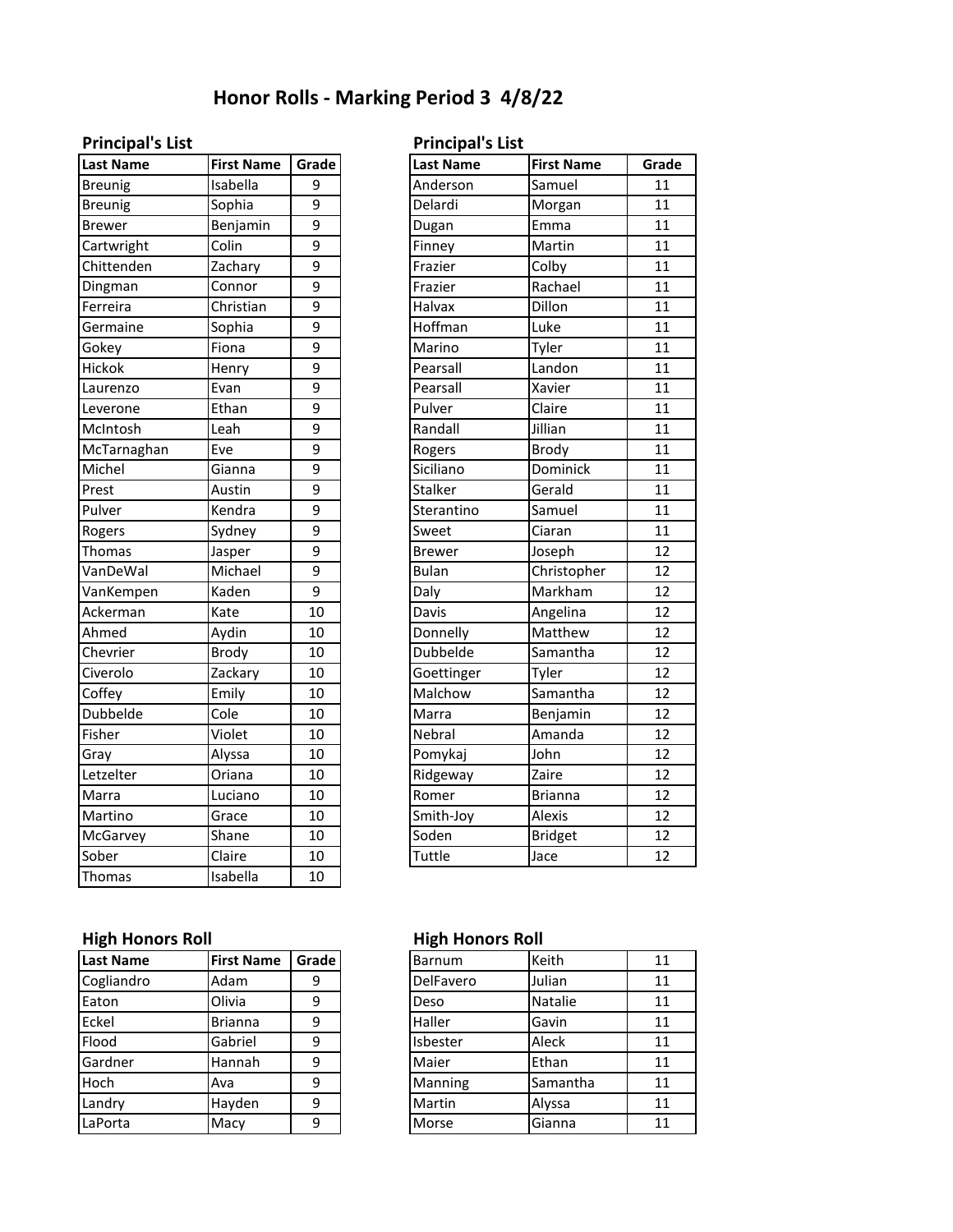| Leonidas          | Kaedan    | 9  | Pusateri       | Angelina | 11 |
|-------------------|-----------|----|----------------|----------|----|
| Novak             | Nicholas  | 9  | Rosenberger    | Lyndon   | 11 |
| Prest             | Addison   | 9  | Roy            | Nicholas | 11 |
| Pusateri          | Gabriella | 9  | Schuerholz     | Siona    | 11 |
| Whiteman          | Ciara     | 9  | Seeberger      | Isabella | 11 |
| Wildermuth Jr.    | Michael   | 9  | Simon          | Emily    | 11 |
| Ahmed             | Kiahn     | 10 | <b>Sturgis</b> | Anthony  | 11 |
| Ardzinski         | Annika    | 10 | Thomas         | Frank    | 11 |
| <b>Basile</b>     | Anthony   | 10 | Zimmermann     | Cassidy  | 11 |
| <b>Berrios</b>    | Anthony   | 10 | Ayarza         | Javier   | 12 |
| <b>Brodzinski</b> | Kate      | 10 | <b>Brahm</b>   | Samantha | 12 |
| Delardi           | Jordan    | 10 | Calautti       | Zachary  | 12 |
| Flach             | Luca      | 10 | Charlebois     | Eli      | 12 |
| Goodall           | Riley     | 10 | Coffey         | Alexis   | 12 |
| Haughton          | Deyanna   | 10 | Feliz          | Devyn    | 12 |
| Hirschoff         | Eva       | 10 | Fletcher       | Alayna   | 12 |
| Honsinger         | Brynn     | 10 | Gamello        | Samuel   | 12 |
| Loszynski         | Aidan     | 10 | Guenther       | Matthew  | 12 |
| Macyowskie        | Stephen   | 10 | Hacker         | Andrew   | 12 |
| McCauley          | Sean      | 10 | Hall           | Rebecca  | 12 |
| <b>Naples</b>     | Gianna    | 10 | Harrington     | Ethan    | 12 |
| Nihill            | Emma      | 10 | Haughton       | Avianna  | 12 |
| Sober             | Nathan    | 10 | Hemeon         | Miles    | 12 |
| Theodore-Begany   | Ruby      | 10 | Jacobs         | April    | 12 |
| Urba              | Ashlyn    | 10 | Jensen         | Donovan  | 12 |
| Wilson-Leedy      | Avery     | 10 | Lensink        | Andrew   | 12 |

| Pusateri     | Angelina     | 11              |
|--------------|--------------|-----------------|
| Rosenberger  | Lyndon       | 11              |
| Roy          | Nicholas     | 11              |
| Schuerholz   | Siona        | 11              |
| Seeberger    | Isabella     | 11              |
| Simon        | Emily        | 11              |
| Sturgis      | _<br>Anthony | 11              |
| Thomas       | Frank        | 11              |
| Zimmermann   | Cassidy      | 11              |
| Ayarza       | Javier       | 12              |
| <b>Brahm</b> | Samantha     | 12              |
| Calautti     | Zachary      | 12              |
| Charlebois   | .<br>Eli     | 12              |
| Coffey       | Alexis       | 12              |
| Feliz        | Devyn        | 12              |
| Fletcher     | Alayna       | 12              |
| Gamello      | Samuel       | 12              |
| Guenther     | Matthew      | 12              |
| Hacker       | _<br>Andrew  | 12              |
| Hall         | Rebecca      | 12              |
| Harrington   | Ethan        | 12              |
| Haughton     | Avianna      | 12              |
| Hemeon       | <b>Miles</b> | 12              |
| Jacobs       | April        | 12              |
| Jensen       | Donovan      | 12              |
| Lensink      | Andrew       | 12              |
| Maunu        | Samantha     | $\overline{12}$ |
| McIntosh     | Lukas        | 12              |
| Mooney       | Emily        | 12              |
| Robinson     | Lily         | 12              |
| Rossetti     | .<br>Shaylyn | 12              |
| Smith        | Sydney       | 12              |
| Taylor       | Nathaniel    | 12              |
| VanKempen    | Gavin        | 12              |
| Wilkinson    | Ethan        | 12              |

### **Honors Roll Honors Roll**

| Campbell<br>Rhiana<br>Aubin<br>Taylor<br>9<br>9<br>Barrington<br>Grace<br>Cuney<br>Lavinia<br>Eccleston<br>9<br>Kyle<br>Gabryeal<br>Covne<br>Gusswiller<br>Alex<br>9<br>Da Costa Gomez<br>Joshua<br>9<br>MacKenzie<br>Haberland<br>Elena<br>Hersko | Grad |
|----------------------------------------------------------------------------------------------------------------------------------------------------------------------------------------------------------------------------------------------------|------|
|                                                                                                                                                                                                                                                    |      |
|                                                                                                                                                                                                                                                    |      |
|                                                                                                                                                                                                                                                    |      |
|                                                                                                                                                                                                                                                    |      |
|                                                                                                                                                                                                                                                    |      |
| Colin<br>9<br>Garrett<br>Rapp<br>Jensen                                                                                                                                                                                                            |      |
| 9<br>Hayden<br>Romer<br>Lensink<br>Austin                                                                                                                                                                                                          |      |
| Adriana<br>9<br>Seeberger<br>Murray<br>James                                                                                                                                                                                                       |      |
| Samantha<br>9<br>Perez Schrader<br>Sinacore<br>Emma                                                                                                                                                                                                |      |
| Brodzinski<br>Karlee<br>9<br>Taylor<br>Joseph                                                                                                                                                                                                      |      |
| Wilcox<br>Madilynn<br>9<br>Call<br>Taylor                                                                                                                                                                                                          |      |
| Sadie<br>Chevrier<br>Sophia<br>10<br><b>Bryant</b>                                                                                                                                                                                                 |      |
| Chesnut<br>Kennedy<br>Dowling<br>Liam<br>10                                                                                                                                                                                                        |      |
| Cole<br>Flach<br>Landon<br><b>Brady</b><br>10                                                                                                                                                                                                      |      |

| <b>Last Name</b> | <b>First Name</b> | Grade | <b>Last Name</b> | <b>First Name</b> | Grade |
|------------------|-------------------|-------|------------------|-------------------|-------|
| Campbell         | Rhiana            | 9     | Aubin            | Taylor            | 11    |
| Cuney            | Lavinia           | 9     | Barrington       | Grace             | 11    |
| Eccleston        | Gabryeal          | 9     | Covne            | Kyle              | 11    |
| Gusswiller       | Alex              | 9     | Da Costa Gomez   | Joshua            | 11    |
| Hersko           | MacKenzie         | 9     | Haberland        | Elena             | 11    |
| Rapp             | Colin             | 9     | Jensen           | Garrett           | 11    |
| Romer            | Hayden            | 9     | Lensink          | Austin            | 11    |
| Seeberger        | Adriana           | 9     | Murray           | James             | 11    |
| Sinacore         | Samantha          | 9     | Perez Schrader   | Emma              | 11    |
| Taylor           | Karlee            | 9     | Brodzinski       | Joseph            | 12    |
| Wilcox           | Taylor            | 9     | Call             | Madilynn          | 12    |
| Bryant           | Sadie             | 10    | Chevrier         | Sophia            | 12    |
| Chesnut          | Kennedy           | 10    | Dowling          | Liam              | 12    |
| Cole             | <b>Brady</b>      | 10    | Flach            | Landon            | 12    |
|                  |                   |       |                  |                   |       |